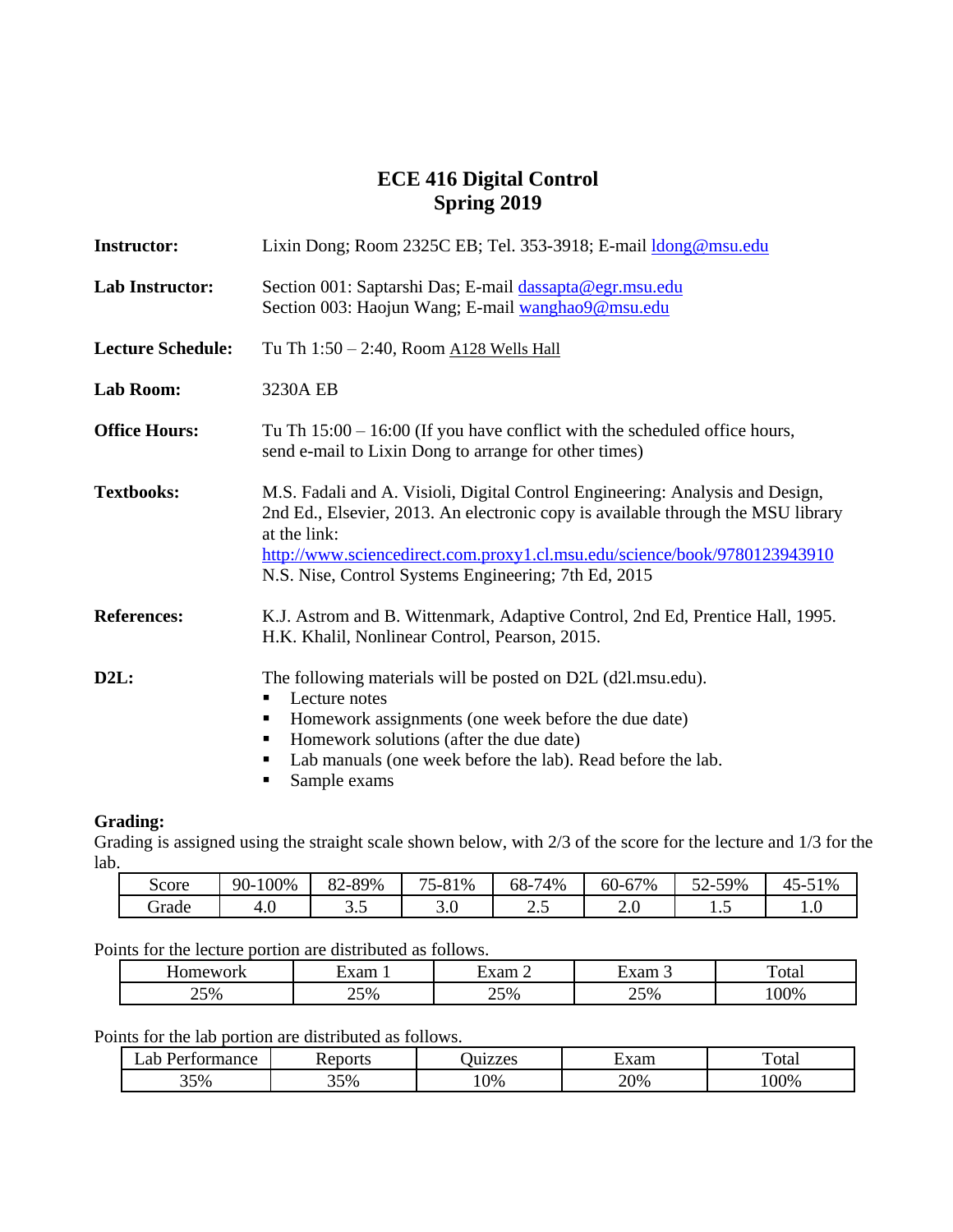### **Homework Policies:**

- Homework will be due one week after it is assigned.
- Homework will be collected using Assignment Submission Folders (dropbox) with D2L and is due at 11:00 pm. Only single pdf files will be accepted. Unreadable files will not be graded and the student will not be allowed to re-upload after the due date. You must make sure that the uploaded file is readable. Points will be deducted for late homework as follows:
	- $\circ$  Homework received 15 minutes after due  $\Rightarrow$  10 points deducted
	- $\circ$  Homework received 30 minutes after due => 30 points deducted
	- $\circ$  Homework received one hour or more after due  $\Rightarrow$  homework not accepted (score of zero entered)--Dropbox will be shut down at 12:00 am.
- The lowest homework grade will be dropped.

### **Lab Policies:**

- Read the lab manual before the lab, do the pre-lab assignments, and answer the pre-lab questions. Some of these questions will be included in a ten-minute, closed-book quiz given in the beginning of the lab. There is no makeup for students who arrive late or those who are absent.
- Lab reports should be **typed**. If it is not convenient for you to type mathematical equations or draw block diagrams, these parts of the report can be hand written.
- Each lab team submits one report.
- The due date of the lab report is the Thursday of the week following the lab. For the week preceding the spring break, the report is due on the first Thursday after the break.
- **Make-up labs may be arranged at the discretion of the lab instructor, but they are not guaranteed. If you are seriously ill you must contact the lab instructor before you miss the lab. You cannot submit a report for a missed lab.**

#### **Exam Policies and Schedule**

- All exams are closed book (formulas are provided).
- Schedules (Tentative. Changes will be informed two weeks before the exams if any)

Exam 1: Tuesday, February 5,  $1:50 - 2:40$  (covers Lectures  $1 - 8$ ) Exam 2: Thursday, March 14,  $1:50 - 2:40$  (covers Lectures  $9 - 16$ ) Exam 3: Tuesday, April 23, 1:50 – 2:40 (covers Lectures 18–25) Lab Exam: Thursday, April 25, 1:50 – 2:20

**Important: Please read the Spartan Code of Honor at <http://asmsu.msu.edu/initiatives/spartan-code-of-honor/>**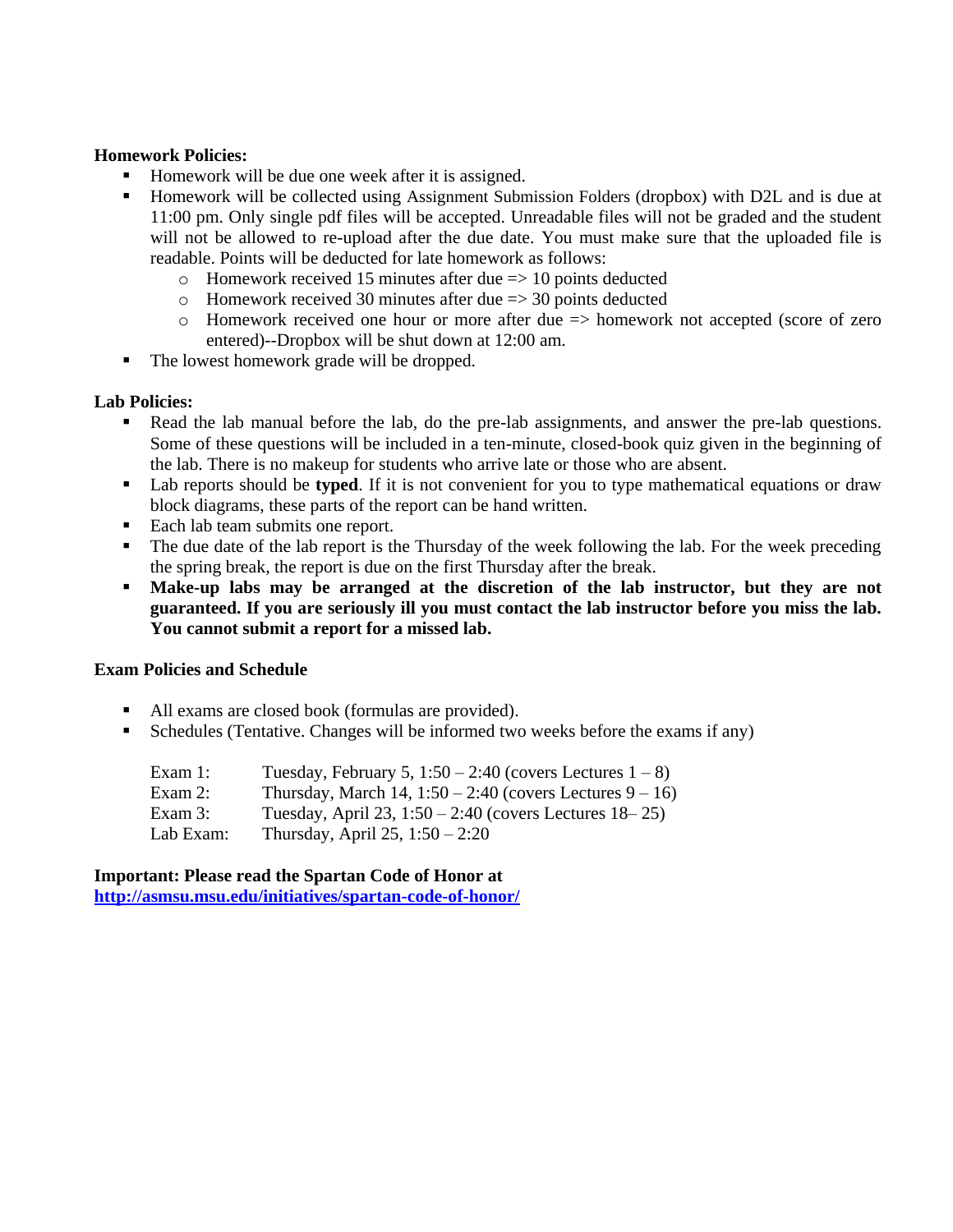# **Approximate Lecture Plan**

| Lecture #      | Date      | Topic                               | <b>Textbook Reading</b> | Homework<br>Due |
|----------------|-----------|-------------------------------------|-------------------------|-----------------|
| 1              | Tu 1/8    | <b>Digital Control</b>              | Chapter 1               |                 |
| $\overline{2}$ | Th 1/10   | Discrete-time Systems               | Chapter 2               |                 |
| $\overline{3}$ | Tu 1/15   | <b>Digital Control Systems</b>      | Chapters 3 & 4          |                 |
| $\overline{4}$ | Th 1/17   |                                     |                         | HW1             |
| 5              | Tu 1/22   |                                     |                         |                 |
| $\overline{6}$ | Th 1/24   |                                     |                         | HW <sub>2</sub> |
| 7              | Tu 1/28   | Digital Control Design              | Chapters $5 & 6$        |                 |
| 8              | Th 1/31   | Review                              |                         | HW <sub>3</sub> |
|                | Tu 2/5    | Exam 1                              |                         |                 |
| 9              | Th 2/7    | Digital Control Design              | Chapters $5 & 6$        |                 |
| 10             | Tu 2/12   |                                     |                         |                 |
| 11             | Th 2/14   | <b>Continuous-time State Models</b> | $7.1 - 7.5$             |                 |
| 12             | Tu 2/19   |                                     |                         | HW4             |
| 13             | Th 2/21   | Stability & Feedback Control        | Lecture notes           |                 |
| 14             | Tu 2/26   |                                     |                         | <b>HW 5</b>     |
| 15             | Th 2/28   | <b>Nonlinear Systems</b>            | Chapter 2 of Khalil     |                 |
|                |           | <b>Spring Break</b>                 |                         |                 |
| 16             | Tu 3/12   | Review                              |                         | HW <sub>6</sub> |
|                | Th $3/14$ | Exam 2                              |                         |                 |
| 17             | Tu 3/19   | <b>ROTPEN</b>                       | Lecture notes           |                 |
| 18             | Th 3/21   | Discrete-time State Models          | $7.6 - 7.9 & 8.1$       |                 |
| 19             | Tu 3/26   |                                     |                         |                 |
| 20             | Th 3/28   | <b>Feedback Control</b>             | $9.1 - 9.3 & 9.6$       |                 |
| 21             | Tu 4/2    | Identification                      | Chapter 2 of A&W        | HW <sub>7</sub> |
| 22             | Th 4/4    | Identification                      | Chapter 2 of A&W        |                 |
| 23             | Tu 4/9    | Quantization                        | Chapter 12 & notes      | HW <sub>8</sub> |
|                | Th 4/11   | No class                            |                         |                 |
| 24             | Tu 4/16   | PID Controller                      | Chapter 12 & notes      |                 |
| 25             | Th 4/18   | Implementation                      | Chapter 12 & notes      | HW <sub>9</sub> |
|                | Tu 4/23   | Exam 3                              |                         |                 |
|                | Th 4/25   | <b>Lab Exam</b>                     |                         |                 |